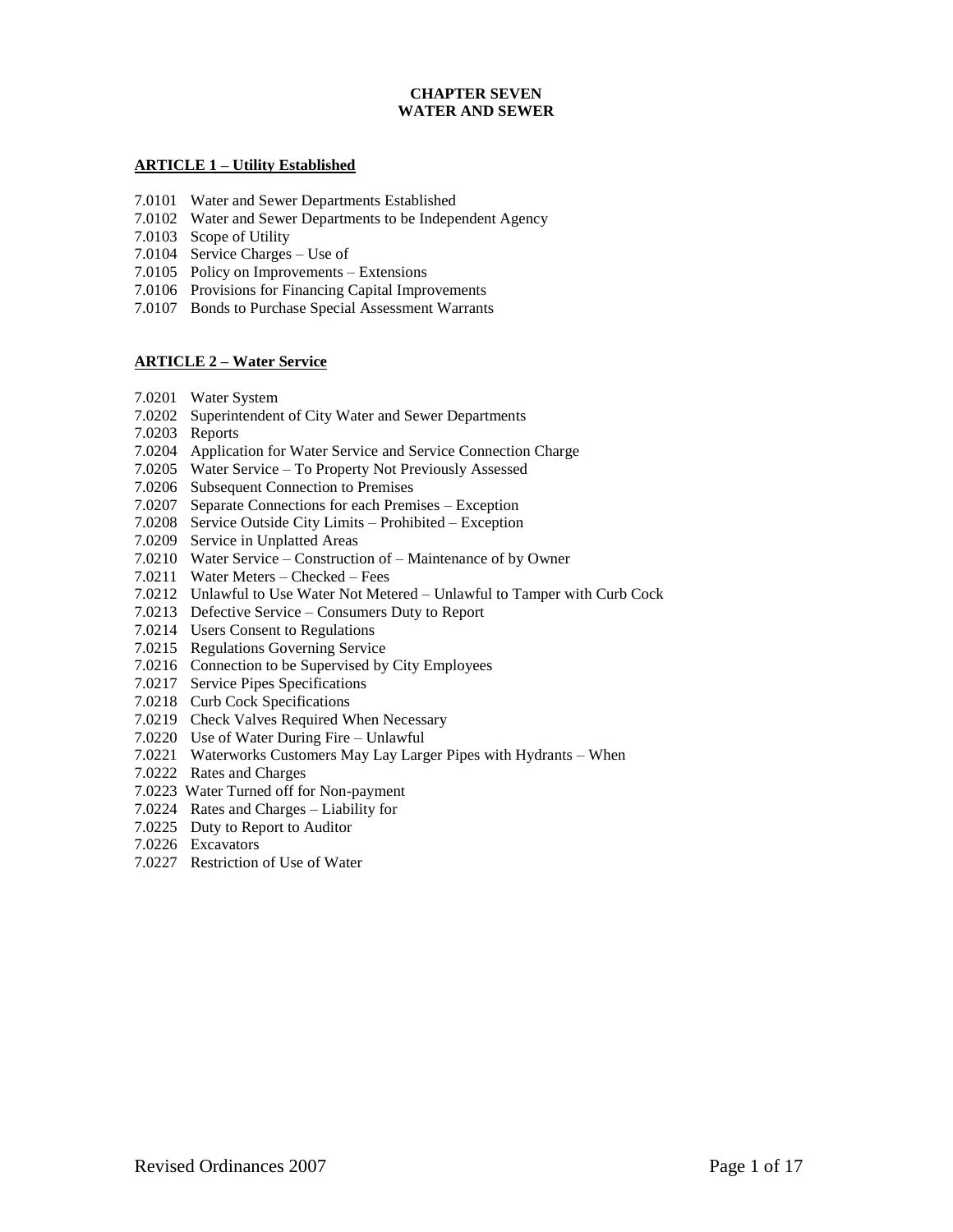# **ARTICLE 3 – Regulation of Sewer Use**

7.0301 Purpose 7.0302 Reserved for Future Use 7.0303 Use of Public Sewers Required 7.0304 When Private Sewage Disposal Permitted 7.0305 Building Sewers and Connections 7.0306 Use of Public Sewers 7.0307 Damage to Sewer Works Prohibited 7.0308 Powers and Authority of Inspectors 7.0309 Hearing Board 7.0310 Penalties 7.0311 Validity

# **ARTICLE 4 – Sewer Surcharge**

7.0401 Purpose

7.0402 Determining the Total Annual Cost of Operation and Maintenance

7.0403 Surcharge Rate Schedule for Above Normal Volume of Wastes

7.0404 Determining Each User's Wastewater Service Charge

7.0405 Payment of the User's Wastewater Service Charge and Penalties

7.0406 Review of Each User's Wastewater Service Charge

7.0407 Wastes Prohibited from Being Discharged to the Wastewater System

## **ARTICLE 5 – Adoption of State Plumbing Code**

7.0501 Adoption

7.0502 Plumbing Code – Enforcement of Provisions

7.0503 Plumbing Code – Changes in Existing Installations

7.0504 Plumbing Code – New Installations

# **ARTICLE 6 – General Penalty Provisions**

7.0601 Penalty for Violation of Chapter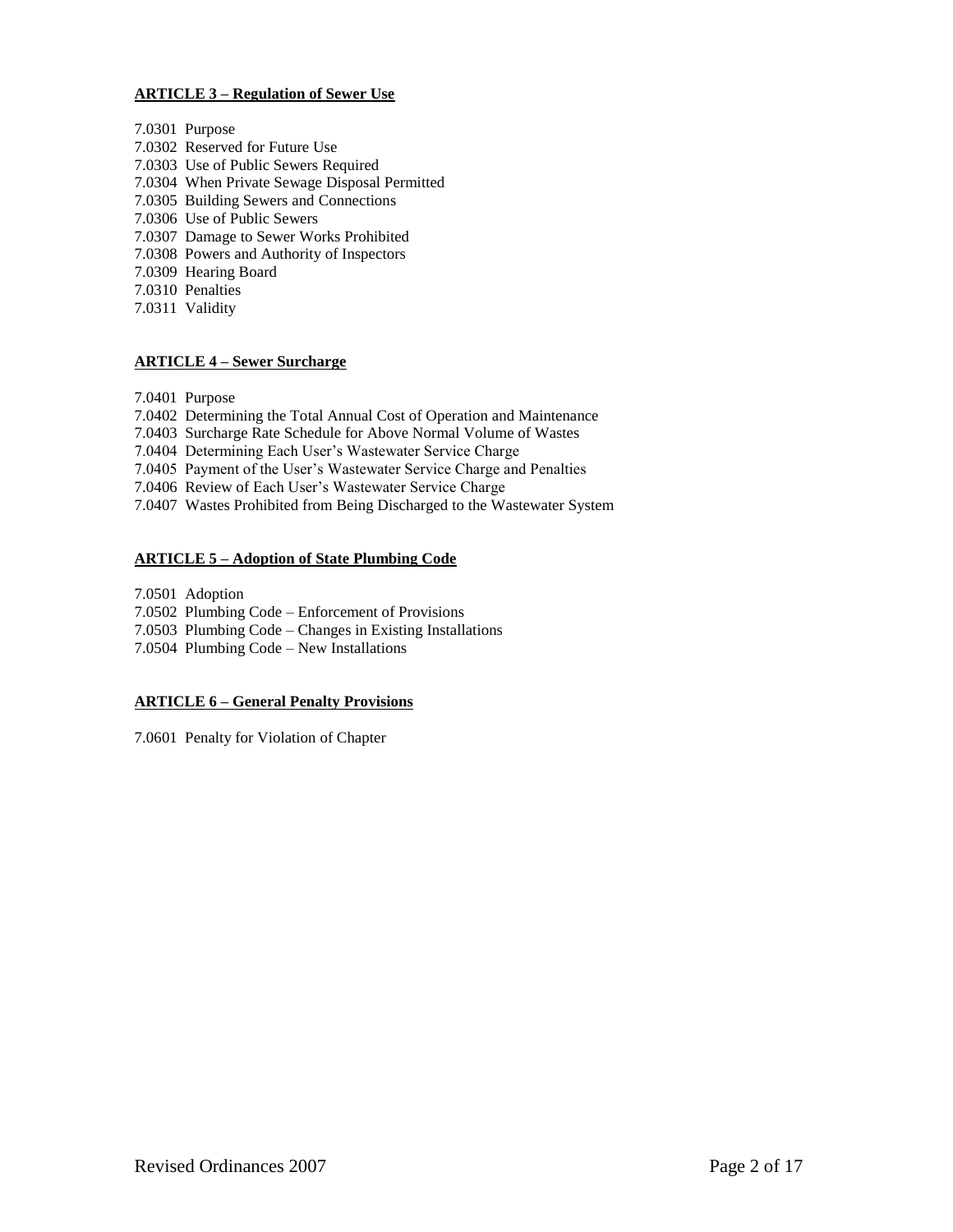# **ARTICLE 1 – Utility Established**

## 7.0101 Water and Sewer Departments Established

The Water and Sewer Departments are established as separate funds. Each department shall have general charge of all plants, systems, works, instrumentalities, equipment, materials, supplies, lagoons, intercepting sewer, trunk connections, sewer and water mains, filtration works, pumping stations and all parts and appurtenances of waste and storm sewers, subject to all ordinances, rules and regulations.

## 7.0102 Water and Sewer Departments to be Independent Agency

All of the business affairs of the Water and Sewer Departments shall be conducted, as completely separate and distinct divisions. Separate and distinct accounts shall be maintained upon the accounting system of the City Auditor. These accounts shall at all times reflect the true condition of the Water and Sewer Departments, as distinct from the remaining business of the City and shall disclose the annual profit or loss. The Water and Sewer Departments shall be given credit upon the books of the City for all funds paid by it into the City Treasury and shall be charged on the accounting system with all payments made on its behalf.

Transfers in or out of the Water and Sewer Departments shall not be made except upon order of the City Council. (Source: North Dakota Century Code Section 40-33-12)

Where bonds have now been, or may hereafter be issued against any improvement, which constitute a general obligation of the City, the taxes levied for the payment of such bonds and interest shall be levied and expended in the manner provided by law, after setting up a reasonable reserve for depreciation and new construction, to make payment of the bond requirements from the profits of the Departments.

#### 7.0103 Scope of Utility

The properties of the Water and Sewer Departments, together with all cash and other assets held in the Water and Sewer funds and all moneys, facilities, products and by-products shall be appropriated and dedicated to the purpose of insuring the public health, safety and welfare by furnishing water and sewerage service. The utility shall at all times be under the control of the City Council and operated to provide its service with maximum efficiency and at minimum cost.

#### 7.0104 Service Charges – Use of

The Water and Sewer Departments shall be operated and maintained, and rates and charges for its services, facilities, products and by-products shall make them self-supporting and self-perpetuating. Such charges shall be kept adequate to pay all costs of operation and maintenance, and maintain reasonable operating reserves; to produce revenues to pay the principal and interest incurred for the improvement, and to establish and maintain adequate reserves for the security of said obligations.

Charges may be set to produce surplus revenues to pay or contribute to the cost of any other City functions, subject to the limitations prescribed by law.

The foregoing appropriations shall not be deemed or construed to preclude from defraying any of the expense of any improvement, by the levy of special assessments or taxes or the issuance of general obligation bonds, whenever and to the extent that such action is deemed fair and equitable by the City Council.

#### 7.0105 Policy on Improvements – Extensions

The policy shall be to pay the cost of capital improvements, enlargements and extensions in the following manner:

1. Where water mains not exceeding six inches or sanitary sewer mains not exceeding eight inches in diameter are installed adjacent to residential properties, and where water mains not exceeding eight inches or sewer mains not exceeding ten inches in diameter are installed adjacent to commercial properties, the total cost shall be assessed against the properties abutting on such improvements, in sums proportionate to the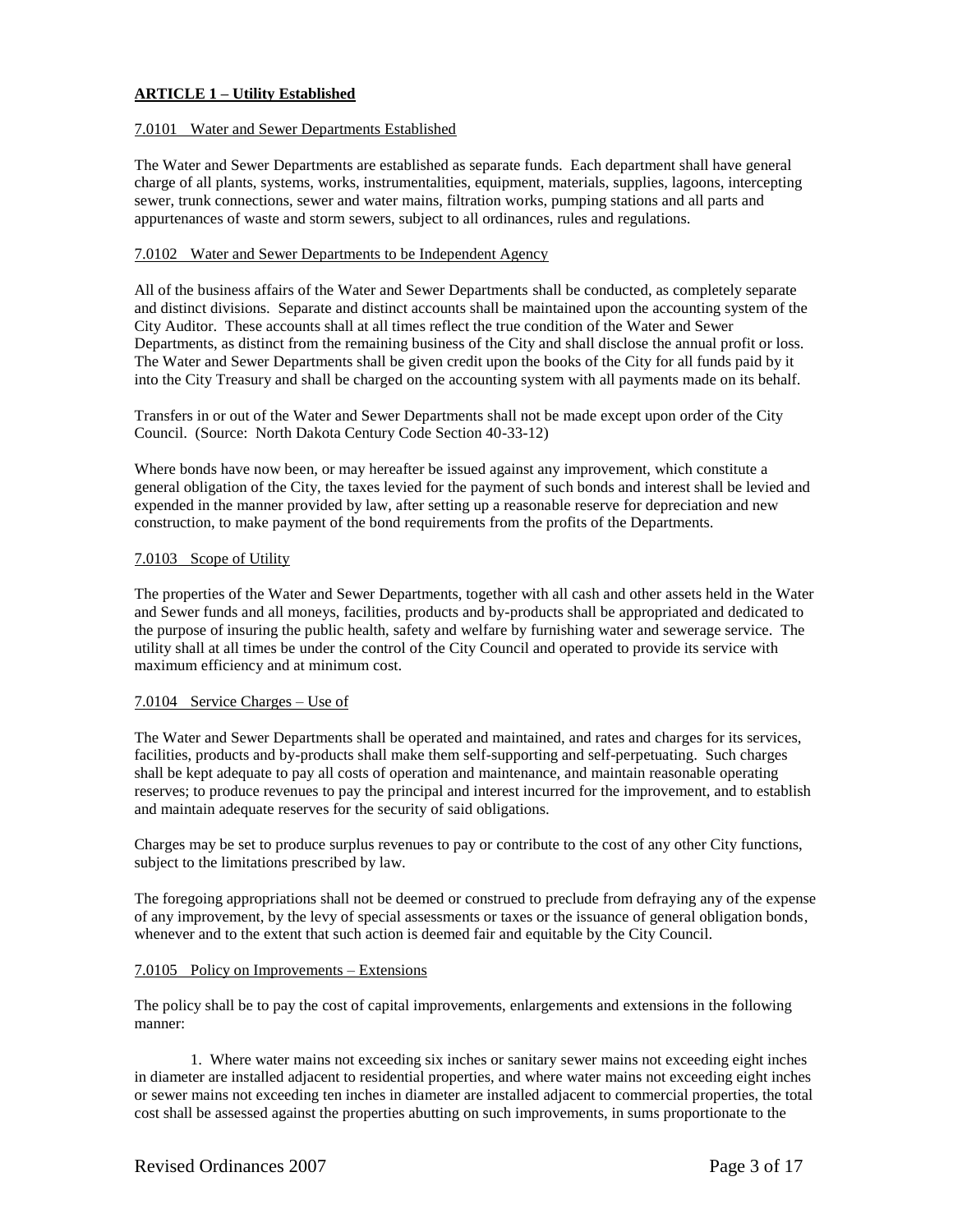total benefits to be derived from the respective properties. Water and sewer mains of the dimensions above described are referred to herein as "lateral" mains and other mains are referred to as "trunk" mains.

2. Where a trunk main is installed, the City Council shall estimate the probable cost of construction of a lateral main at the same time and place and it shall be assessed against the properties abutting on such main.

3. Twenty percent (20%) of the cost of any sanitary sewer in excess of the estimated cost of a lateral sewer at the same time and place shall be assessed against all properties determined by the City Council to require the immediate construction of such main as a trunk sewer, including properties abutting thereon and properties served or capable of being served by lateral sewers connected thereto, in amounts proportionate to the benefits determined to be derived from such trunk sewer.

4. The total cost of storm sewers shall be assessed against properties determined to be benefited in amounts proportionate to the benefits determined to be derived by the respective properties.

5. Where a portion of the benefits is deemed to accrue primarily to the City at large, a portion note exceeding twenty percent (20%) of the cost thereof, as determined by the City Council, may be paid by the levy of ad valorem taxes upon all property within the City over the same period as the levies of assessments for such improvements, or any portion or all of such cost may be paid out of current funds, or from the proceeds of general obligation bonds.

6. Such portion of the cost of any improvement, as is not paid by special assessments and taxes levied and actually collected in respect thereof shall be paid from the net revenues. Where due to any error or omissions or to any special circumstances a special assessment is not levied against any property benefited by an improvement at the time of the construction thereof in accordance with the program described in this section, the City reserves the right to levy a supplemental special assessment upon such property or to impose and collect a special charge for the connection of such property, with the utility system in such amount as shall be required to pay its just share of the assessable cost of such improvement.

7.0106 Provisions for Financing Capital Improvements

The City of Cando may pay the cost of purchasing, erecting, enlarging, improving, extending, or leasing any municipal plant, system, line, or any part thereof:

- 1. Out of the earnings of the plant, system, or line;
- 2. By issuing special assessment warrants or bonds as provided below;
- 3. Partly by such special assessment warrants and partly by such bonds; or
- 4. Any combination of the above.

If the City Council deems it advisable to pay the whole or any part of the cost of a municipal utility by special assessment warrants, it shall proceed in the form and manner specified by the provisions of sections 40-22 through 40-26 of the North Dakota Century Code.

Within the debt limit provision of the Constitution of North Dakota, the city may pay any portion of the cost of the improvement by general taxation upon all the taxable property in the city. The tax shall be levied at the time of making the improvement and shall be spread over such years and in such amounts as will meet the cost represented by the principal of the warrants issued against the fund and the interest thereon. The tax, when collected, shall be paid into the fund of the district and shall be used solely for the payment of the principal and interest of the warrants issued against the district. The ordinance levying the tax shall be irrepealable so long as any warrants are outstanding against the fund.

The city shall not shall issue its bonds until the question of issuing the bonds has been approved by a majority of the electors voting upon such question at an election called, held, and conducted as specified in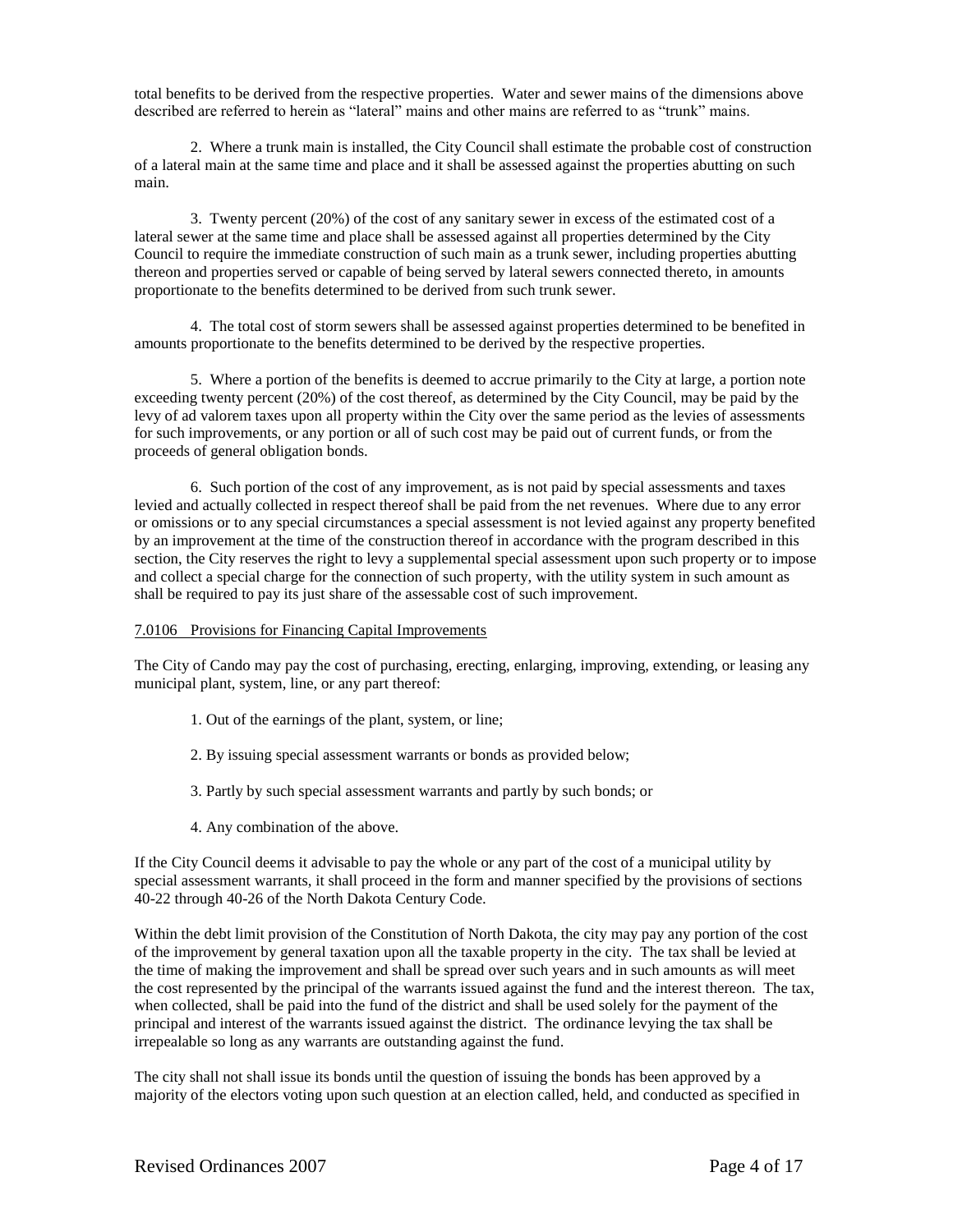section 40-33-02 of the North Dakota Century Code. The notice of the election shall specify the maximum amount, maximum interest rate, purpose, and maturity of the bonds.

At or before the issuance of the bonds, the city, by ordinance, shall levy a direct, annual, and irrepealable tax upon all the taxable property in the city in the years and in amounts sufficient to pay the principal and interest of the bonds when due.

## 7.0107 Bonds to Purchase Special Assessment Warrants

The city may issue bonds for the purchase of outstanding special assessment warrants before or after their maturity, at the best price obtainable, but not exceeding sixty percent of the par value thereof and the interest accrued to the date of purchase. The rate of interest on the bonds shall not exceed the rate of interest on the special assessment warrants for the purchase of which the bonds are issued, and such bonds shall not be sold for less than the par value thereof plus the interest accrued thereon.

# **ARTICLE 2 – Water Service**

## 7.0201 Water System

All land, buildings, machinery, equipment, tools and apparatus, water mains, hydrants, service connections and all other property used for furnishing water, shall be known as the waterworks system.

## 7.0202 Superintendent of City Water and Sewer Departments

The Mayor, subject to approval by the City Council, shall appoint a Public Works Superintendent. The duty of the superintendent is to exercise management of the system. He shall have power and authority to purchase such materials, supplies and repairs for the water-sewer system, with the approval of the City Council, as shall be reasonably necessary for the operation of the system. He shall at all times be subject to the supervision and direction of the Mayor, and shall perform such other duties and have such other powers and authority as are hereinafter provided for.

## 7.0203 Reports

The Public Works Superintendent shall make monthly reports to the City Council.

#### 7.0204 Application for Water Service and Service Connection Charge

Any party desiring water and sewer service for premises not connected with the system, and not subject to the provisions of Section 7.0205 set forth below, shall apply for a connection. Such application shall state an exact description of the premises to be served and the use, both general and special, to which the water is to be put, the nature of sewage to be discharged, and the estimated amount of water to be used for a quarterannual period. The application, with the appropriate connection charge as set by resolution by the City Council, shall be filed with the City Auditor.

# 7.0205 Water Service – To Property Not Previously Assessed

No permit shall be issued for the making of any connection between any water or sewer line on any property which has not previously been benefited by existing water and /or sewer lines or whenever the owners of such property have not been assessed for such water and sewer lines, unless and until such person shall have paid or made a written statement to pay in monthly installments within a maximum of ten years an amount of money as may be therefore determined by the City Council. The amount of the payment shall be based on the area served and benefit resulting to the property involved.

Within 30 days of the receipt of such application, the City Council shall determine the amount of money to be paid before such connection shall be made and shall advise the applicant of such determination. All such money paid and received pursuant to the provisions of this section shall be placed in the water and sewer fund and shall be expended in accordance with the purposes of such fund.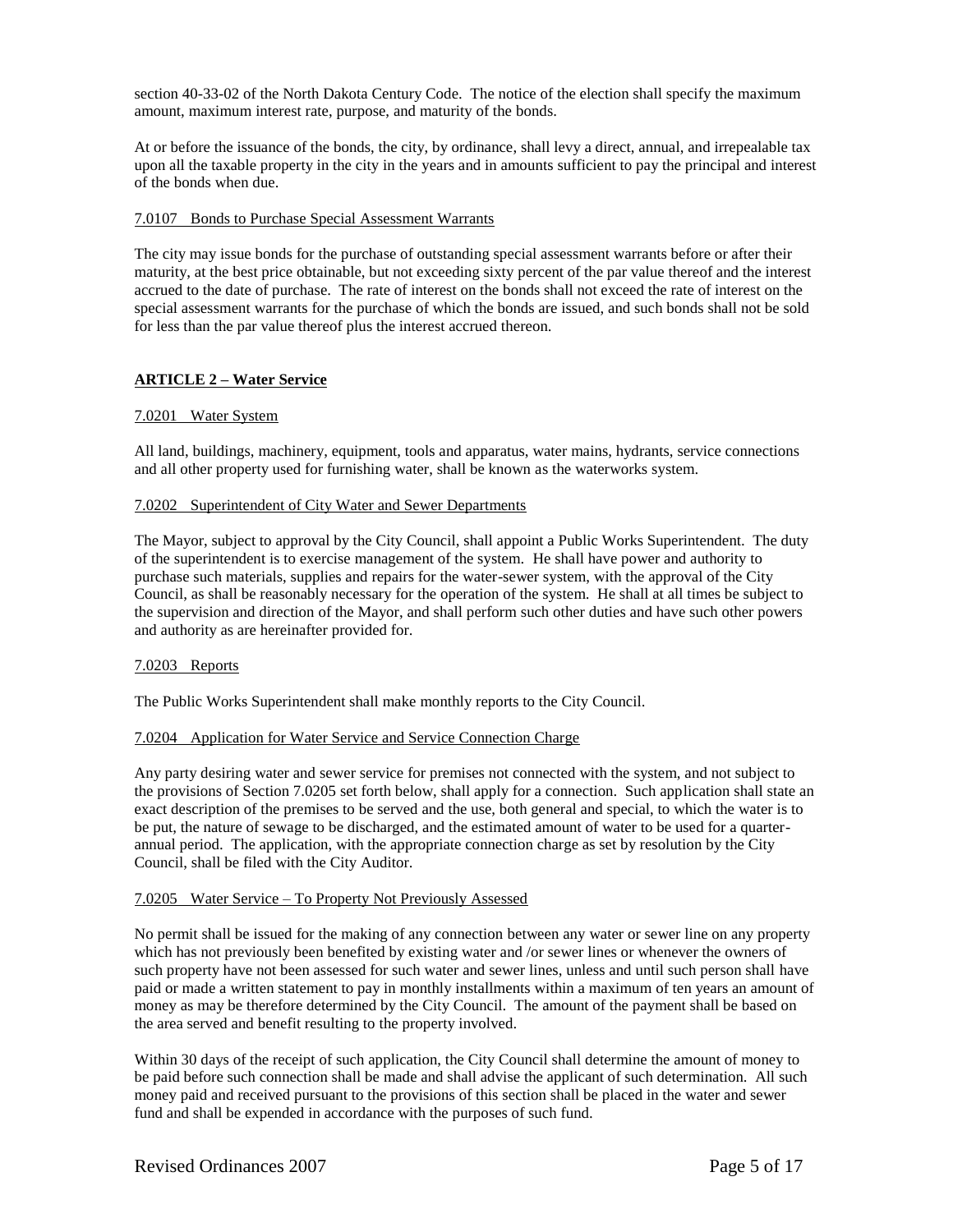# 7.0206 Subsequent Connection to Premises

Any party, other than the original applicant, desiring service for premises where a connection has been made pursuant to Sections 7.0204 and 7.0205 hereof shall make written application therefore as described in Section 7.0204 hereof, and if the connection charge for such premises has not been fully paid at such time, the applicant shall pay or agree to pay in like manner and time as described in Section 7.0204 and 7.0205.

## 7.0207 Separate Connections for each Premise – Exception

Unless special permission is granted by the Public Works Superintendent, each premise shall have a separate and distinct water service connection and sewer service connection, and where permission is granted for branch service systems, each unit on the branch shall pay the fees as set in 7.0222.

## 7.0208 Service Outside City Limits – Prohibited – Exception

No application for water and/or sewer service outside the city limits shall be approved and no person outside the city limits shall hook up to or make connection with the city water and/or sewer system whether the same now is outside or inside the city limits. Water service outside the corporate limits may be permitted pursuant to contractual agreement arising in limited and extraordinary circumstances but shall be permitted only upon a resolution unanimously adopted. (Source: North Dakota Century Code Section 40-33-13, 14)

# 7.0209 Service in Unplatted Areas

No application for water and/or sewer service shall be approved and no person shall hook up to or make connection with the City water and sewer system unless the area to be served by said water and/or sewer connection has been duly platted and the plat approved by the City Council and recorded in the County Register of Deeds Office.

# 7.0210 Water Service – Construction of – Maintenance of by Owner (Rev 6-18-2018)

The cost of original installation of all plumbing between the main and any service devices maintained by the consumer and all extensions made to such plumbing, shall be borne entirely by the consumer, although such plumbing and services as well as the meters shall at all reasonable times be subject to inspection by the city. After the original installation is complete, any repairs found to be necessary from the curb cock or curb line shall be made promptly by the consumer, or the city will discontinue service. Any repairs found necessary from the curb cock or curb line to the city water main shall be performed by the city.

Licensed plumbers at the owner's expense shall construct all services, and the owner shall maintain each service from the curb cock or curb line. The owner shall, likewise maintain services acquired in the future in like manner. Services mean the service line running from the point of connection with the city main to owner's premises.

# 7.0211 Water Meters – Checked – Fees

Every consumer of water shall provide a suitable place where a meter can be installed and shall supply, maintain and change when necessary, the same, and if the consumer desires to have the meter tested for accuracy, the same shall be done by the city and a fee charged. If the meter is not accurate, it shall be replaced and the fee refunded.

7.0212 Unlawful to Use Water Not Metered – Unlawful to Tamper with Curb Cock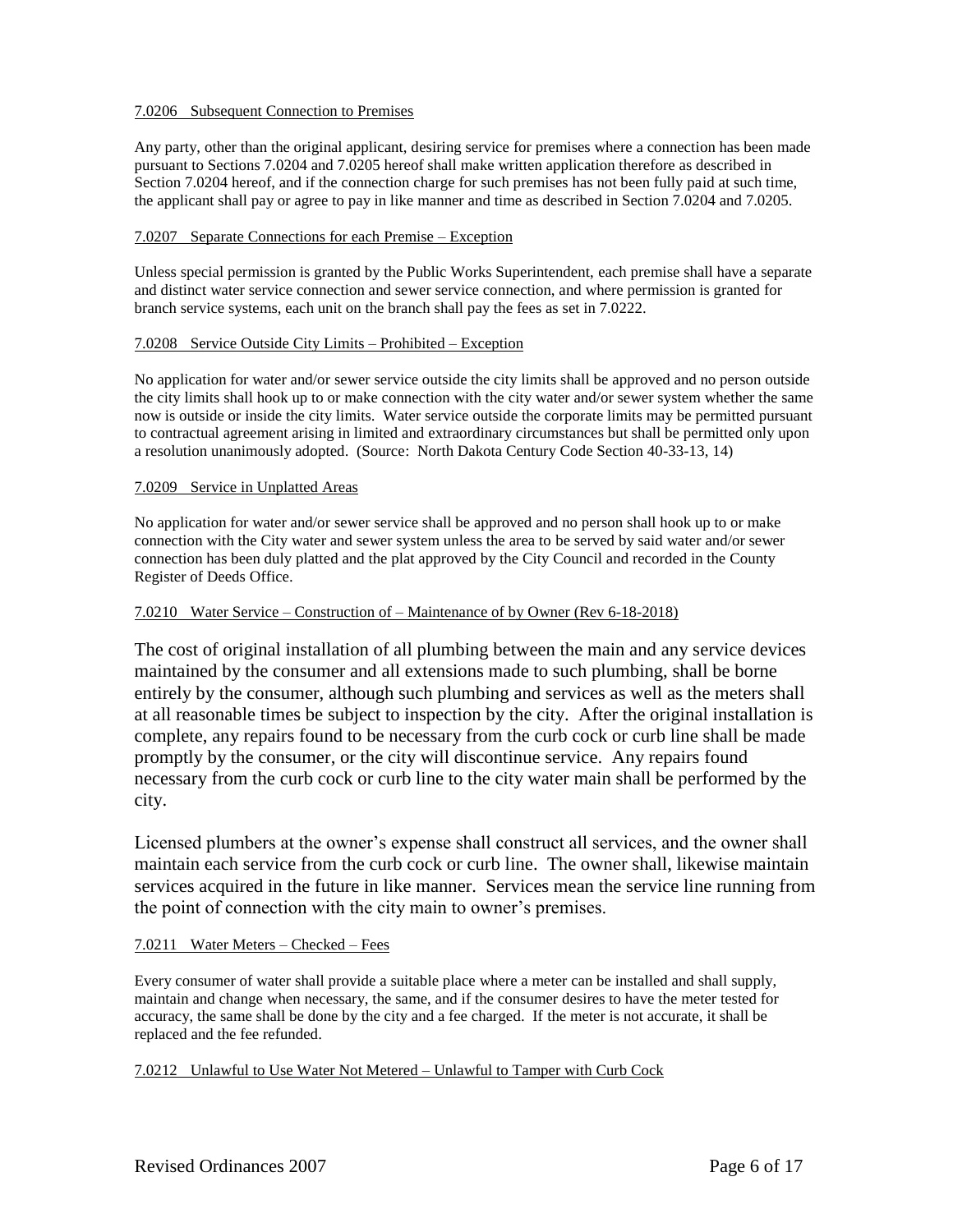It shall be unlawful for any person to use water without the consent of the owner, or to use water except when drawn through a meter installed by the City. No person except an authorized representative of the City shall turn on or off or tamper with any curb cock.

# 7.0213 Defective Service – Consumers Duty to Report

All claims for defective service shall be made in writing and filed with the Public Works Superintendent on or before the fifteenth day of the month next succeeding such defective service, or be deemed waived by the claimant. It shall be the duty of the Public Works Superintendent to investigate the facts alleged in each claim and determine the amount, if any, which should be refunded to a claimant by reason of defective service and report such determination to the City Council. If a claim is approved, such amount shall be allowed as credit on the following bill or paid as other claims, but no claim shall be made against the City for any fire or any injuries to the person or property of any consumer of water or sewer service under the provisions hereof.

## 7.0214 Users Consent to Regulations

Every person applying for water and sewer service, and every owner of property for which such application is made, shall be deemed by such application to consent to all the rules, regulations and rates contained in the resolution or ordinances and to all new rules, regulations or rates duly adopted.

#### 7.0215 Regulations Governing Service

The following rules and regulations shall be considered a part of the contract with every person who takes water and/or sewer service and every person who takes such service shall be considered to be bound thereby.

In the case of making repairs or constructing new work, the city reserves the right to shut off the water at once and keep it shut off as long as may be necessary to accomplish such purposes. Service may also be discontinued for nonpayment of bills or for disregard of rules and regulations affecting the service.

It is expressly provided the city shall in no event be or become liable for a deficiency in the supply of water or the quality thereof, whether by shutting off the same to make repairs or to construct new work for any other cause whatsoever.

There shall be a charge as set by resolution of the City Council for shutting off or turning on services.

Employees of the Water and Sewer Departments shall have free access to any premises supplied with water, at proper times, to inspect and ascertain the condition of the meters and fixtures, or for reading meters, and no owner or occupant shall refuse such employees such access. The water department shall have the right to enter any premises and remove the meter for the purpose of examination and test after first notifying the owner or occupant, and to shut off the water to premises where free access is prevented.

No person except city employees, and members of the Fire Department, in the performance of their official duties, shall open or cause to be opened any fire hydrant without the permission of the Public Works Superintendent.

## 7.0216 Connection to be Supervised by City Employees

In installing water and sewer service, all taps shall be driven, street excavations made, corporation cocks inserted, pipes installed from the main and the curb cock installed in a box to which the service is to be connected by the individual, his agent or employee under the supervision, direction and control of the Public Works Superintendent. Ten feet spacing shall be allowed between all water and sewer lines in new connections to service. Failure to comply with this section shall be considered a disregard of the rules of the department and service to the affected property can be withheld or discontinued as the case may be.

## 7.0217 Service Pipes Specifications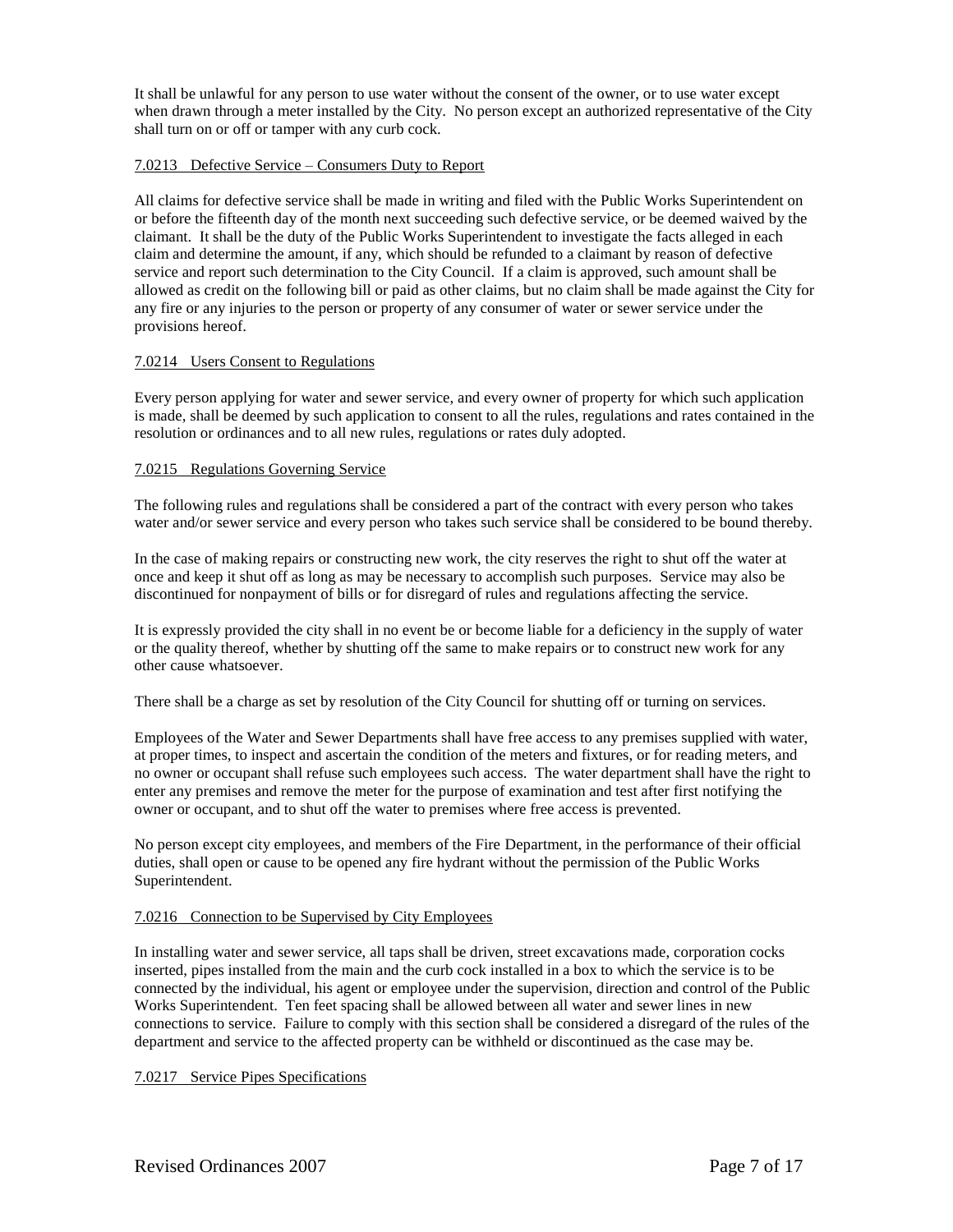All service pipes connected with the water and sewer utility shall be laid five feet and six inches below the established grades or as low as the street mains. All water and sewer pipes shall be of a material approved by the Public Works Superintendent.

# 7.0218 Curb Cock Specifications

There shall be a curb cock in every service line attached to the water mains, the same to be placed as near as possible to the curb if on a street, or within one foot of the alley line if the main is located in the alley. Curb cocks shall be supplied with strong and suitable "T" handles and shall be enclosed in a substantial case covered with a tight fitting lid with the letter "W" cast upon it. There shall be one or more stops and waste cocks attached to every supply pipe at some point between the curb cock and the meter so that the water can be shut off and the house plumbing entirely drained. There shall be another such stop and waste cock in the pipe on the house side of the meter.

## 7.0219 Check Valves Required When Necessary

Check valves are hereby required on all water connections to steam boilers or any other connection deemed by the Public Works Superintendent to require one. Safety and release valves shall be placed on all boilers or any other steam apparatus connection with the water system where the steam pressure may be raised in excess of fifty pounds per square inch.

## 7.0220 Use of Water During Fire – Unlawful

It is unlawful for any person to use or allow to be used during a fire any water except for the purpose of extinguishing said fire; and upon the sounding of a fire alarm, it shall be the duty of every person to see that all water services are tightly closed and no water is used, except for necessary household purposes

## 7.0221 Waterworks Customers May Lay Larger Pipes with Hydrants – When

Whenever proprietors of lumber yards, manufactories, halls, stores, hotels, public buildings or regular customers from the water works wish to lay larger pipes with hydrants and hose couplings, to be used only in case of fire, they will be permitted to connect with the street main at their own expense, upon application for a permit to the City Auditor, and under the direction of the City Council will be allowed the use of water, for fire purposes only, free of charge. No standpipe will be allowed on the premises where the water is not taken for other than fire purposes.

#### 7.0222 Rates and Charges

Water and sewer rates shall be fixed by resolution of the City Council and the city reserves the right to change the rates, as it deems best. The resolution fixing water and sewer rates and charges shall be kept on file in the office of the City Auditor and shall be open for public inspection.

#### 7.0223 Water Turned off for Non-payment

The City Auditor has the authority to order the turning off of the water supply for non-payment of any of the bill, and may direct the Public Works Superintendent to perform this duty. The City Auditor shall establish a procedure, approved by the City Council, for turning off the water supply. No person, other than the City Auditor, shall order the water turned back on. The City Auditor may designate the Public Works Superintendent to act in the absence of the City Auditor.

#### 7.0224 Rates and Charges – Liability for

The owner or owners of all real property furnished water or sewer service of service line repairs shall be responsible for the payment of any and all such charges regardless of who the occupant or tenant may be. Owners of premises where water or sewer service is supplied shall notify the City Auditor in case any tenant moves from said premises, prior to such moving.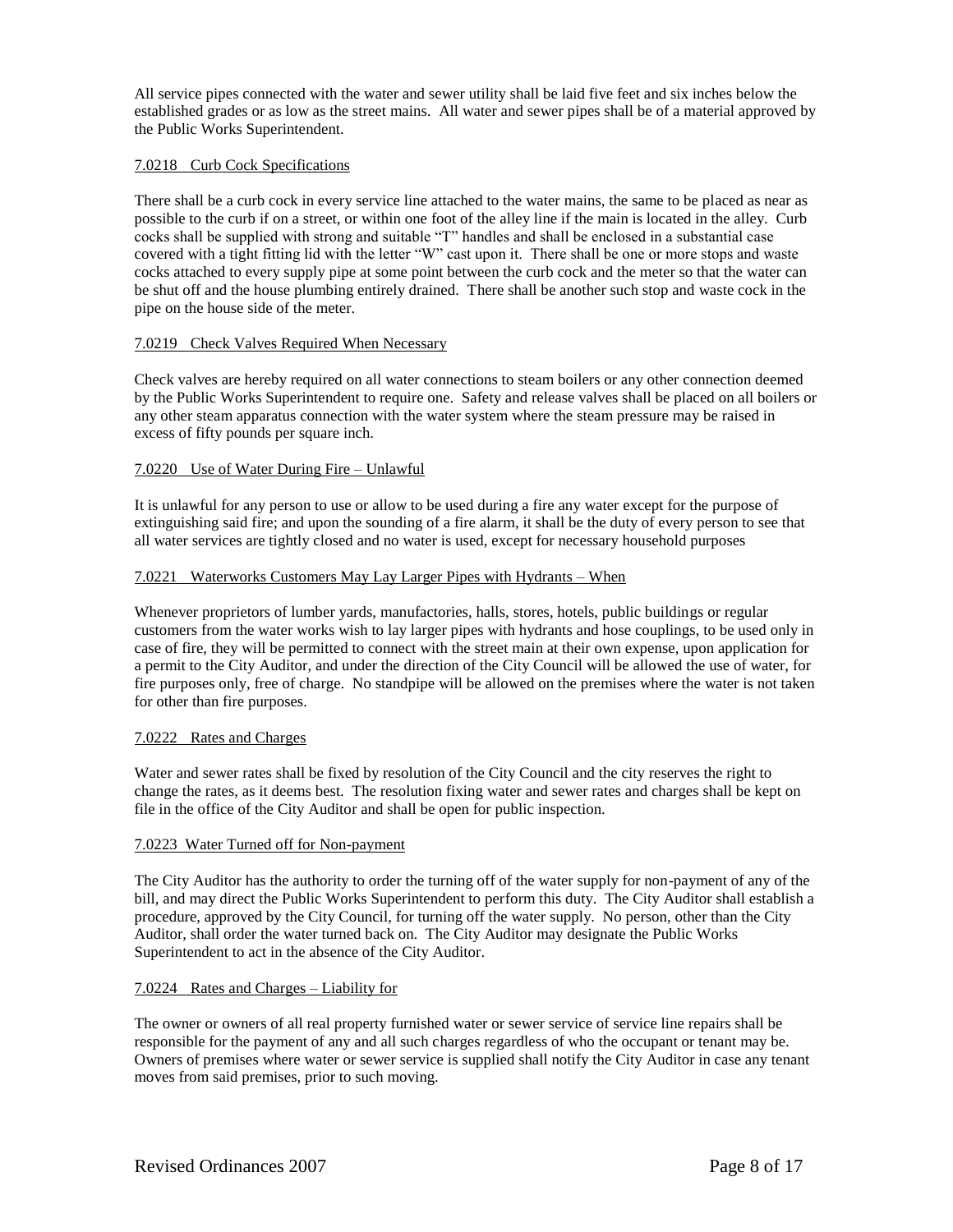On request of the owner or owners, the City Auditor will bill the occupant or tenant for such charges, but if such charges are not paid when due by the occupant or tenant, the owner or owners shall be responsible for such charges and they shall be assessed to the property served.

The City Auditor shall have the authority to refuse any applicant for water service at any location when the applicant has an unpaid water bill from any other current or previous location within the City.

The City Auditor shall have the authority to continually leave the billing account in the name of the owner or owners.

It shall be the duty of the City Auditor to certify to the County Auditor such unpaid water or service charges in the same manner and at the same time as other assessments are certified.

#### 7.0225 Duty to Report to Auditor

Every owner or operator of a multiple dwelling unit shall file with the City Auditor a report indicating the total number of units under his control. Every owner or operator of a mobile home park shall file with the City Auditor a report indicating the total number of units in the park and shall further notify the City Auditor of any changes.

#### 7.0226 Excavators

No person, firm or corporation shall excavate in or on any street, alley or other public place for the purpose of installing any water and/or sewer connection until they have complied with the provisions of Sections 3.0220 through 3.0225 of Chapter 3 of these ordinances.

#### 7.0227 Restriction of Use of Water

The City Council may from time to time declare that water may not be used for specific purposes or may only be used in certain parts of the City on certain days for certain purposes. The City shall have the right to prohibit the watering of lawns and gardens, the washing of cars or such other uses of the water as may be necessary to preserve an adequate supply of water.

#### **ARTICLE 3 – Regulation of Sewer Use**

#### 7.0301 Purpose

It is the purpose of this article to provide ordinances regulating the use of public and private sewers and drains, private sewage disposal, the installation and connection of building sewers and the discharge of waters and wastes into the public sewer system and to provide penalties for violations thereof.

#### 7.0302 Reserved for Future Use

#### 7.0303 Use of Public Sewers Required

It shall be unlawful for any person to place, deposit or permit to be deposited in any unsanitary manner on public or private property within the City or in any area under the jurisdiction of the City any human or animal excrement, garbage or other objectionable waste.

It shall be unlawful to discharge to any natural outlet within the City or in any area under the jurisdiction of the City any sewage or other polluted waters, except where suitable treatment has been provided.

Except as hereinafter provided, it shall be unlawful to construct or maintain any privy, privy vault, septic tank, cesspool or other facility intended or used for the disposal of sewage.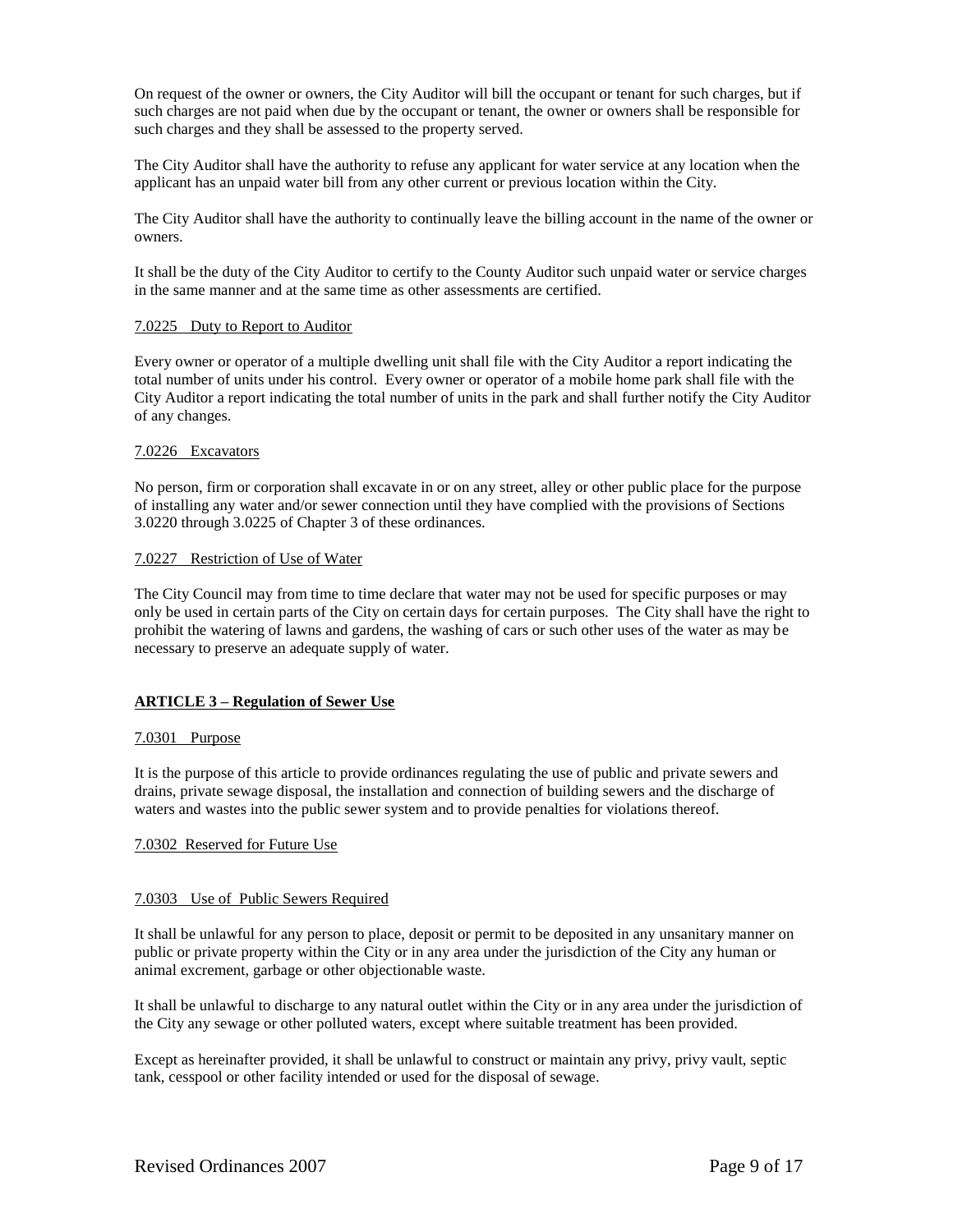The owner of all houses, buildings or properties used for human occupancy, employment, recreation or other purposes, abutting on any street, alley or right-of-way in which there is now located or may in the future be located a public sanitary sewer, is hereby required at the owner's expense to install suitable toilet facilities therein, and to connect such facilities directly with the proper public sewer in accordance with the provisions of this Chapter, within 30 days after date of official notice to do so, provided that said public sewer is within 200 feet (61 meters) according to the North Dakota plumbing code of the property line.

## 7.0304 When Private Sewage Disposal Permitted

Where a public sanitary or combined sewer is not available under the provisions of Section 7.0303, the building sewer shall be connected to a private wastewater disposal system complying with the provisions of this Chapter.

Before commencement of construction of a private wastewater disposal system, the owner shall first obtain a written permit signed by the Public Works Superintendent. The application for such permit shall be supplemented by any plans, specifications, and other information as is deemed necessary by the Public Works Superintendent. A permit and inspection fee as set by resolution of the City Council shall be paid to the City at the time the application is filed.

A permit for a private wastewater disposal system shall not become effective until the installation is completed to the satisfaction of the Public Works Superintendent. The Public Works Superintendent shall be allowed to inspect the work at any stage of construction, and in any event, the applicant for the permit shall notify the Public Works Superintendent when the work is ready for final inspection, and before any underground portions are covered. The Public Works Superintendent shall make the inspection within 72 hours of the receipt of notice.

The type, capacities, location and layout of a private wastewater disposal system shall comply with all recommendations and/or regulations of the North Dakota State Department of Health. No permit shall be issued for any private wastewater disposal system not meeting these conditions. No septic tank or cesspool shall be permitted to discharge to any natural outlet or to the ground surface.

At such time as a public sewer becomes available to a property served by private wastewater disposal system, as provided in Section 7.0303, a direct connection shall be made to the public sewer within 30 days in compliance with this ordinance, and any septic tanks, cesspools and similar private wastewater disposal facilities shall be cleaned of sludge and filled with suitable material.

The owner shall operate and maintain the private wastewater disposal facilities in a sanitary manner at all times, at no expense to the City. All sludge or solids, to be disposed of from a septic tank, cesspool or other individual method of disposal shall be disposed of by a licensed septic tank pumper in accordance with Section 23-19-01 of the North Dakota Century Code.

#### 7.0305 Building Sewers and Connections

No unauthorized person shall uncover, make any connection with or opening into, use, alter or disturb any public sewer or appurtenance thereof without first obtaining a written permit from the Public Works Superintendent.

There shall be 2 classes of building sewer permits and in either case, the owner or his agent, shall make application:

- 1. For residential and commercial service, and
- 2. For service to establishments producing industrial wastes.

The permit application shall be supplemented by any plans, specifications or other information considered pertinent in the judgment of the Public Works Superintendent. A permit and inspection fee as set by resolution of the City Council for a residential or commercial building sewer permit and for an industrial building sewer permit shall be paid to the City at the time the application is filed.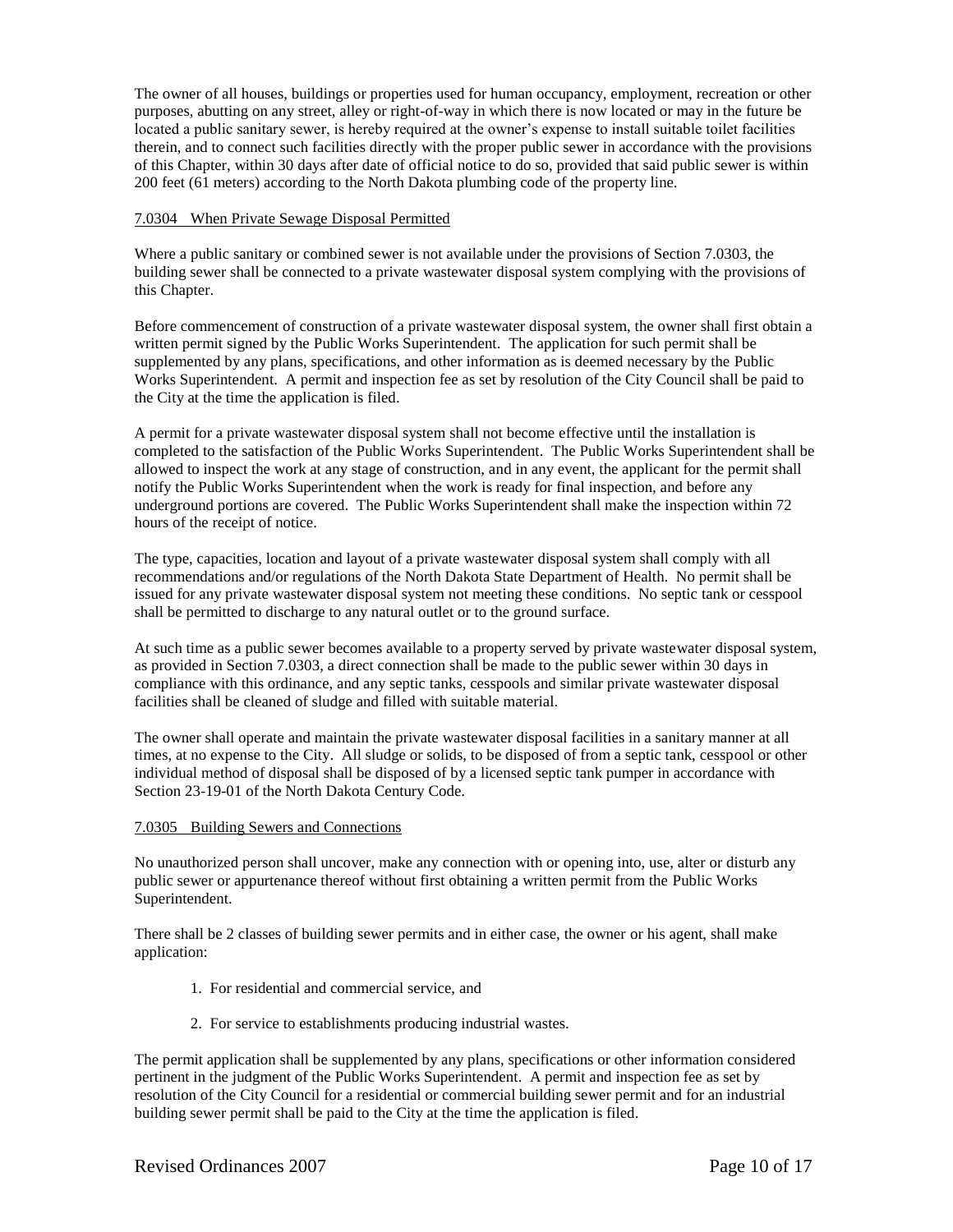All costs and expense incidental to the installation and connection of the building sewer shall be borne by the owner. The owner shall indemnify the City from any loss or damage that may directly or indirectly be occasioned by the installation of the building sewer.

A separate and independent building sewer shall be provided for every building; except where one building stands at the rear of another on an interior lot and no private sewer is available or can be constructed to the rear building through an adjoining alley, court, yard or driveway, the building may be extended to the rear building and the whole considered as one building sewer. The City does not and will not assume any obligation or responsibility for damage caused by or resulting from any such single connection.

Old building sewers may be used in connection with new buildings only when they are found, on examination and test by the Public Works Superintendent, to meet all requirements of this ordinance.

The size, slope alignment, materials of construction of all sanitary sewers including building sewers, and the methods to be used in excavating, placing of the piped, jointing, testing and backfilling the trench shall all conform to the requirements of the building and plumbing code or other applicable rules and regulations of the City. In the absence of suitable code provisions, specifications of the state building and plumbing codes shall apply.

Whenever possible, the building sewer shall be brought to the building at an elevation below the basement floor. In all buildings in which any building drain is too low to permit gravity flow to the public sewer, sanitary sewage carried by such building drain shall be lifted by an approved means and discharged to the building sewer.

No person shall make connection of roof downspouts, foundation drains, areaway drains or other sources of surface runoff or groundwater to a building sewer, or building drain which in turn is connected directly or indirectly to a public sanitary sewer unless such connection is approved by the Public Works Superintendent and the North Dakota State Department of Health.

The connection of the building sewer into the public sewer shall conform to the requirements of the building and plumbing code or other applicable rules and regulations of the city. All such connections shall be made gastight and watertight and verified by proper testing. The Public Works Superintendent before installation must approve any deviation from the prescribed procedures and materials.

The applicant for the building sewer permit shall notify the Public Works Superintendent when the building sewer is ready for inspection and connection to the public sewer. The connection and testing shall be made under the supervision of the Public Works Superintendent or his representative.

All excavations for building sewer installation shall be adequately guarded with barricades and lights so as to protect the public from hazard. Streets, sidewalks, parkways and other public property disturbed in the course of the work shall be restored in a manner satisfactory to the city.

### 7.0306 Use of Public Sewers

No person shall discharge or cause to be discharged any unpolluted waters such as storm water, surface water, groundwater, roof runoff, subsurface drainage or cooling water to any building drain or sewer which in turn is connected directly or indirectly to the sanitary sewer unless such connection is approved by the Public Works Superintendent and the North Dakota State Department of Health. There is an exception to this prohibition and that is sump pumps may discharge into the sanitary sewers during the months of November through March due to the extreme cold temperatures our area experiences. (Rev. 12/2/19)

Storm water other than that exempted under this section and all other unpolluted drainage shall be discharged to such sewers as are specifically designated as combined sewers or storm sewers, or to a natural outlet approved by the superintendent and the North Dakota State Department of Health.

No person shall discharge or cause to be discharged any of the following described water or wastes to any public sewers: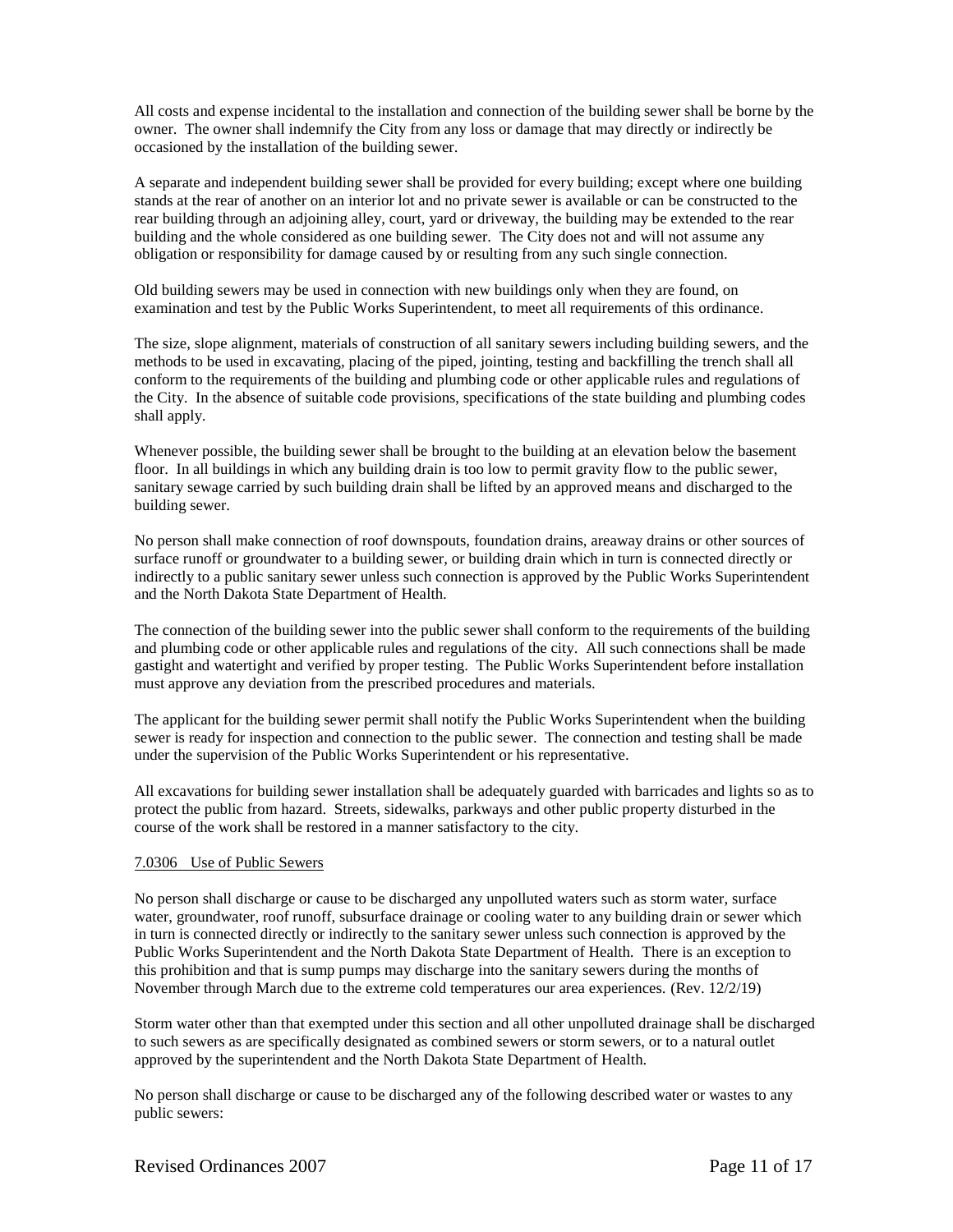1. Any gasoline, benzene, naphtha, fuel oil or other flammable or explosive liquid, solid or gas.

2. Any waters containing toxic or poisonous solids, liquids or gases in sufficient quantity, either singly or by interaction with other wastes, to injure or interfere with any sewage treatment process, constitute a hazard to humans or animals, create a public nuisance, or create any hazard in the receiving waters of the wastewater treatment plant.

3. Any waters or wastes having a pH lower than 5.5, or having any other corrosive property capable of causing damage or hazard to structures, equipment and city employees.

4. Solid or viscous substances in quantities or of such size capable of causing obstruction to the flow in sewers or other interference with the proper operation of the wastewater facilities such as, but not limited to ashes, cinders, sand, mud, straw, shavings, metal, glass, rags, feathers, tar, plastics, wood, unground garbage, whole blood, paunch manure, hair and fleshings, entrails and paper dishes, cups, milk containers, etc. either whole or ground by garbage grinders.

The below described substances, materials, waters or waste shall be limited in discharges to city systems to concentrations or quantities which will not harm either the sewers, wastewater treatment process or equipment, will not have an adverse effect on the receiving stream, or will not otherwise endanger lives, limb, public property or constitute a nuisance.

The Public Works Superintendent may set limitations lower than the limitations established in the regulations below if in his opinion such more severe limitations are necessary to meet the above objectives. In forming his opinion as to the acceptability, the Public Works Superintendent will give consideration to such factors as the quantity of subject waste in relation to flows and velocities in the sewers, materials of construction of the sewers, the wastewater treatment process employed, capacity of the wastewater treatment plant, degree of treatability of the waste in the wastewater treatment plant and other pertinent factors. The limitations or restrictions on materials or characteristics of waste or wastewaters discharged to the sanitary sewer, which shall not be violated without approval of the Public Works Superintendent, are as follows:

1. Wastewater having a temperature higher than 150 degrees Fahrenheit (65 degrees Celsius).

2. Wastewater containing more than 25 milligrams per liter of petroleum oil, non-biodegradable cutting oils or product of mineral oil origin.

3. Wastewater from industrial plants containing floatable oils, fat or grease.

4. Any garbage that has not been properly shredded (see Section 7.0302. Garbage grinders may be connected to sanitary sewers from homes, hotels, institutions, restaurants, hospitals, catering establishments or similar places where garbage originates from the preparation of food in kitchens for the purpose of consumption on the premises or when served by caterers.

5. Any waters or wastes containing iron, chromium, copper, zinc and similar objectionable or toxic substances to such degree that any such material received in the composite wastewater at the wastewater treatment works exceeds the limits established by the Public Works Superintendent for such materials.

6. Any waters or wastes containing odor-producing substances exceeding limits that may be established by the Public Works Superintendent.

7. Any radioactive wastes or isotopes of such half-life or concentration as may exceed limits established by the Public Works Superintendent in compliance with applicable state or federal regulations.

8. Quantities of flow, concentrations or both which constitute a "slug" as defined as any discharge of water or wastewater which in concentration of any given constituent or in quantity of flow exceeds for any period of duration longer than 15 minutes more than 5 times the average 24 hour concentration or flows during normal operation and shall adversely affect the collection system and/or performance of the wastewater treatment works.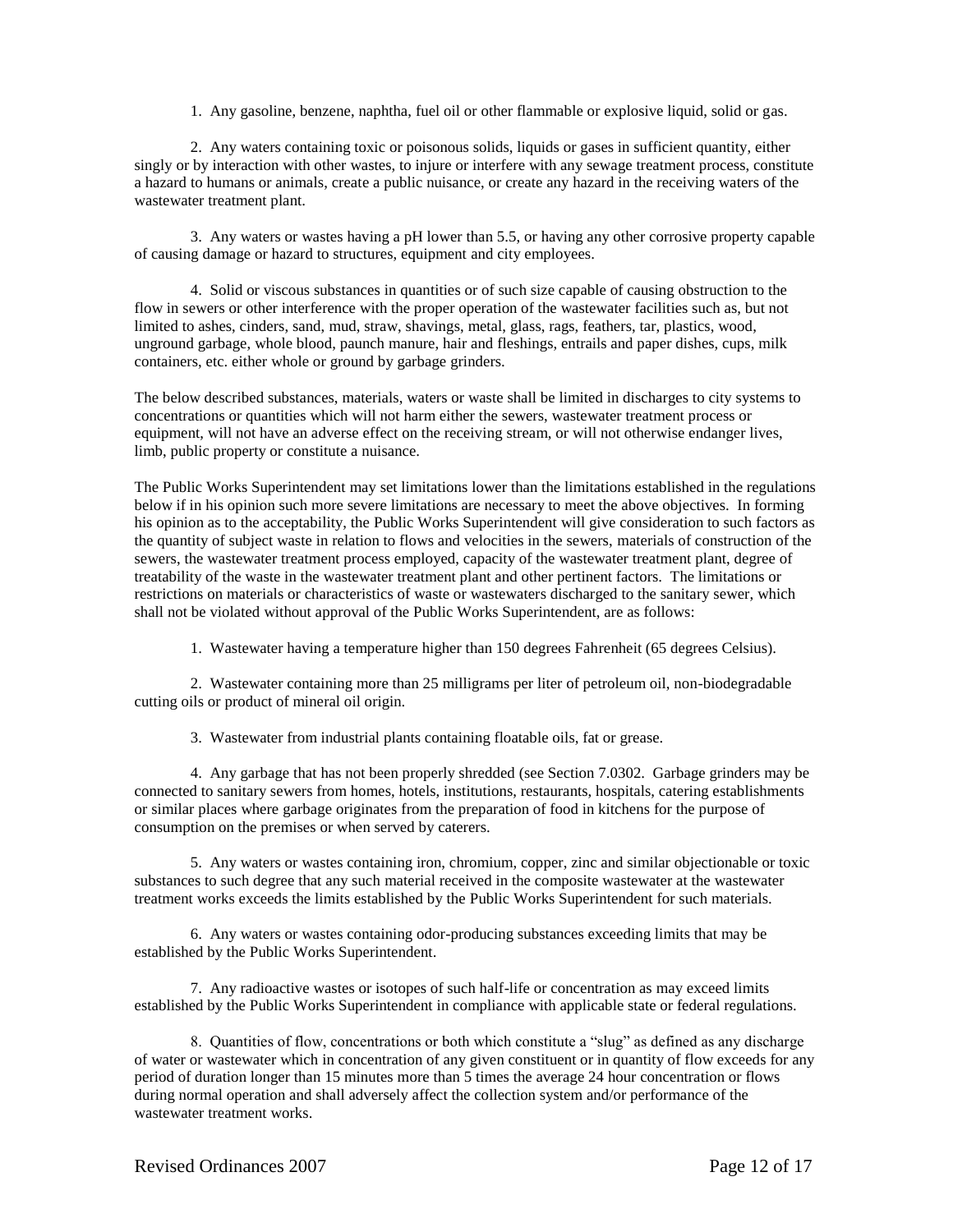9. Waters or wastes containing substances which are not amenable to treatment or reduction by the wastewater treatment processes employed, or are amenable to treatment only to such a degree that the wastewater treatment plant effluent cannot meet the requirements of other agencies having jurisdiction over discharge to the receiving waters.

10. Any water or wastes which, by interaction with other water or wastes in the public sewer system, release obnoxious gases, form suspended solids which interfere with the collection system or create a condition deleterious to structures and treatment processes.

If any waters or wastes are discharged, or are proposed to be discharged to the public sewers, which waters contain the substances or possess the characteristics enumerated in this section, and which in the judgment of the Public Works Superintendent, may have a deleterious effect upon the wastewater facilities, processes, equipment, or receiving waters, or which otherwise create a hazard to life or constitute a public nuisance, the Public Works Superintendent may:

- 1. Reject the wastes;
- 2. Require pretreatment to an acceptable condition for discharge to the public sewers;
- 3. Require control over the quantities and rates of discharge; and/or

4. Require payment to cover the added costs of handling and treating the wastes not covered by sewer charges under the provisions of 7.0404.

If the Public Works Superintendent permits the pretreatment or equalization of waste flows, the design and installation of the plants and equipment shall be subject to the review and approval of the Public Works Superintendent and the North Dakota State Department of Health.

Grease, oil and sand interceptors shall be provided when, in the opinion of the Public Works Superintendent, they are necessary for the proper handling of liquid wastes containing floatable grease in excessive amounts as specified in this section, or any flammable wastes, sand or other harmful ingredients; except that such interceptors shall not be required for private living quarters or dwelling units. All interceptors shall be of a type and capacity approved by the North Dakota Plumbing Code and shall be located as to be readily and easily accessible for cleaning and inspection. In the maintaining of these interceptors the owner shall be responsible for the proper removal and disposal by appropriate means of the captivated material and shall maintain records of the dates, and means of disposal subject to review by the Public Works Superintendent. Any removal and having of the collected materials not performed by owner personnel must be performed by currently licensed waste disposal firms.

Where pretreatment or flow-equalizing facilities are provided or required by any waters or wastes, the owner at his expense shall maintain them continuously in satisfactory and effective operation.

When required by the Public Works Superintendent, the owner of any property serviced by a building sewer carrying industrial wastes shall install a suitable structure together with such necessary meters and other appurtenances in the building sewer to facilitate observation, sampling and measurement of the wastes. Such structures, when required, shall be accessibly and safely located and shall be constructed in accordance with plans approved by the Public Works Superintendent. The structure shall be installed by the owner at his expense and shall be maintained by the owner so as to be safe and accessible at all times.

The Public Works Superintendent may require a use of sewer services to provide information needed to determine compliance with this ordinance. These requirements may include:

- 1. Wastewaters discharge peak rate and volume over a specified time period.
- 2. Chemical analyses of wastewaters.
- 3. Information on raw materials, processes and products affecting wastewater volume and quality.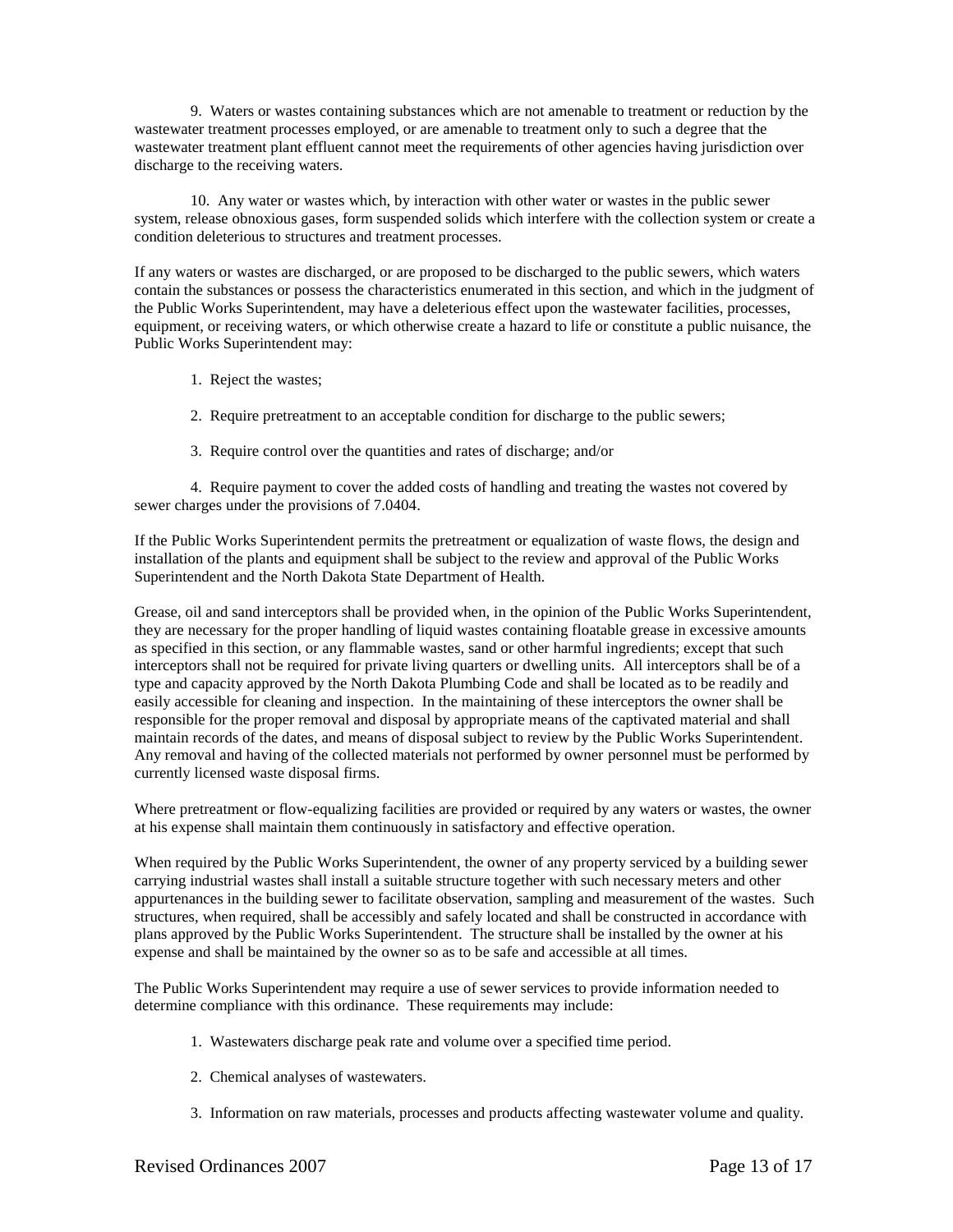4. Quantity and disposition of specific liquid, sludge, oil, solvent or other materials important to sewer use control.

- 5. A plot plan of sewers of the user's property showing sewer and pretreatment facility location.
- 6. Details of wastewater pretreatment facilities.
- 7. Details of systems to prevent and control the losses of materials through spills to the City sewer.

All measurements, test and analyses of the characteristics of waters and wastes to which reference is made in this ordinance shall be determined in accordance with the latest edition of "Standard Methods for the Examination of Water and Wastewater", published by the American Public Health Association. Sampling methods, location, times, durations and frequencies are to be determined by the Public Works Superintendent.

No statement contained in this section shall be construed as preventing any special agreement or arrangement between the City and industrial concern whereby an industrial waste of unusual strength or character may be accepted by the City for treatment.

#### 7.0307 Damage to Sewer Works Prohibited

No person shall maliciously, willfully or negligently break, damage, destroy, uncover, deface or tamper with any structure, appurtenance or equipment that is a part of the wastewater facilities. Any person violating this provision shall be subject to immediate arrest under charge of disorderly conduct.

## 7.0308 Powers and Authority of Inspectors

The Public Works Superintendent shall be permitted to enter all properties for the purposes of inspection, observation, measurement, sampling and testing pertinent to discharge to the community system in accordance with the provisions of this ordinance.

The Public Works Superintendent is authorized to obtain information concerning industrial processes that have a direct bearing on the kind and source of discharge to the wastewater collection system. The industry may withhold information considered confidential. The industry must establish that the revelation to the public of the information in question might result in an advantage to competitors.

While performing the necessary work on private properties referred to in Section 7.0308, above, the Public Works Superintendent shall observe all safety rules applicable to the premises established by the company, and the company shall be held harmless for injury or death to the city employees, and the City shall indemnify the company against loss or damage to its property by city employees and against liability claims and demands for personal injury or property damage asserted against the company growing out of the gauging and sampling operation., except such as may be caused by negligence or failure of the company to maintain safe conditions as required in Section 7.0306.

The Public Works Superintendent and other duly authorized employees of the city shall be permitted to enter all private properties through which the City holds a duly negotiated easement for the purposes of, but not limited to, inspection, observation, measurement, sampling, repair and maintenance of any portion of the wastewater facilities lying within said easement. All entry and subsequent work, if any, on said easement, shall be done in full accordance with the terms of the duly negotiated easement pertaining to the private property involved.

# 7.0309 Hearing board

A hearing board, consisting of 3 members, shall be selected as needed for arbitration of differences between the Public Works Superintendent and sewer users on matters concerning interpretation and execution of the provision of this ordinance by the Public Works Superintendent.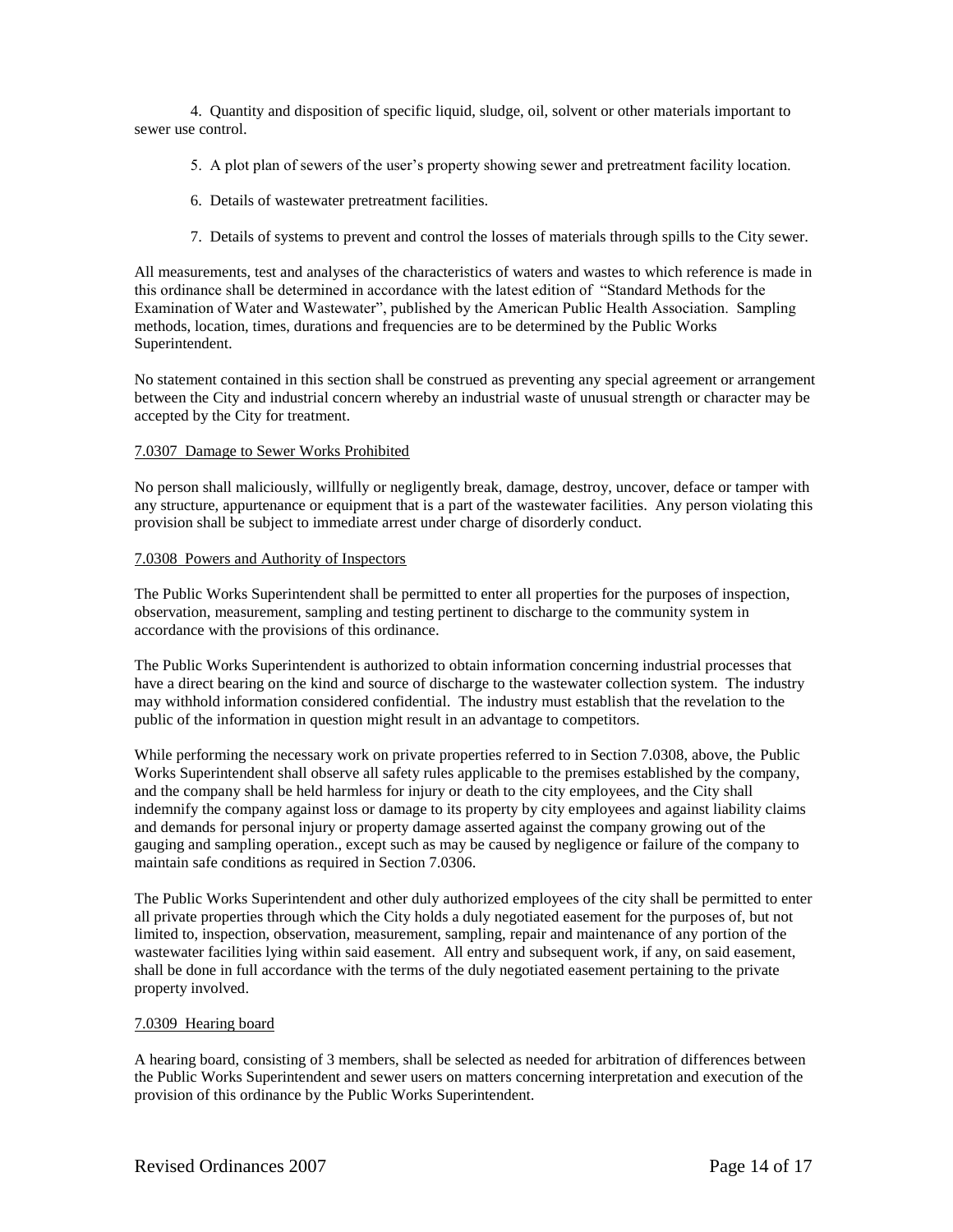One member of the board shall be selected to represent the City, one member shall be selected to represent the sewer user involved in the arbitration and the third member shall be acceptable to both parties and shall serve as the chairman in the arbitration.

### 7.0310 Penalties

Any person found to be violating any provision of this chapter except Section 7.0307 shall be served by the City with written notice stating the nature of the violation and providing a reasonable time limit for the satisfactory correction thereof. The offender shall, within the period of time stated in such notice, permanently cease all violations.

Any person who shall continue any violation beyond the time limit provided for in this section, shall be guilty of a misdemeanor, and on conviction thereof shall be fined in the amount not exceeding one thousand dollars (\$1,000.00) for each violation. Each day in which any such violation shall continue shall be deemed a separate offense.

Any person violating any of the provisions of this ordinance shall become liable to the City for any expense, loss or damage occasioned the City by reason of such violation.

#### 7.0311 Validity

All ordinances or parts of ordinances in conflict herewith are hereby repealed.

The validity of any section, clause, sentence or provision of this chapter shall not affect the validity of any other part of this chapter that can be given effect without such invalid part or parts.

# **ARTICLE 4 – Sewer Surcharge**

#### 7.0401 Purpose

The purpose of this article shall be to generate sufficient revenue to pay all costs for the operation and maintenance of the complete wastewater system. The costs shall be distributed to all users of the wastewater system in proportion to each user's contribution to the total loading of the treatment works. Factors such as strength, volume and delivery flow rate characteristics shall be considered and included as the basis for the user's contribution to ensure a proportional distribution of operation and maintenance costs to each user.

#### 7.0402 Determining the Total Annual Cost of Operation and Maintenance

The City Council shall determine the total annual costs of operation and maintenance of the wastewater system that are necessary to maintain the capacity and performance, during the service life of the treatment works, for which such works are designed and constructed. The total annual cost of operation and maintenance shall include, but need not be limited to, labor, repairs, equipment replacement, maintenance, necessary modification, power, sampling, laboratory tests and a reasonable contingency fund.

### 7.0403 Surcharge Rate Schedule for Above Normal Volume of Wastes

Residential users are considered to be one class of user and levied a charge as set by resolution of the City Council. Non-residential users with flow no greater than 4,000 gallons per month will be levied the same charge.

Non-residential users with volumes greater 4,000 gallons per month will pay an additional charge as set by resolution of the City Council.

#### 7.0404 Determining Each User's Wastewater Service Charge

Each non-residential user's wastewater cost contributions as determined in 7.0405 shall be added together to determine such user's annual wastewater service charge. Residential users may be considered to be one class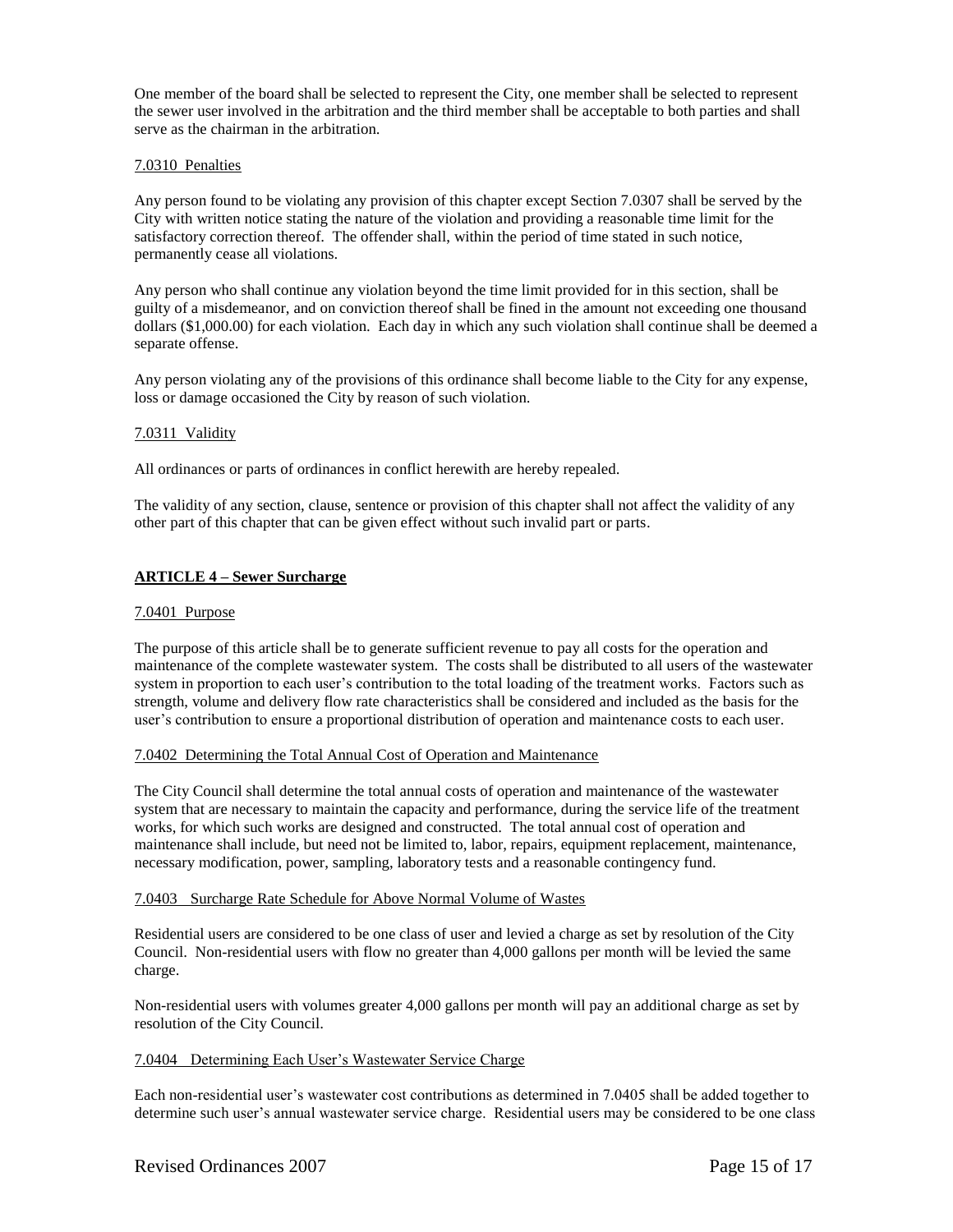of user and an equitable service charge may be determined for each user based on an estimate of the total wastewater contribution of this class of user. The City Council may classify industrial, commercial and other non-residential establishments as a residential user, provided that the wastes from these establishments are equivalent to the wastes from the average residential user.

# 7.0405 Payment of the User's Wastewater Service Charge and Penalties

The wastewater service charge will be included with the monthly utility billing. Should any user fail to pay the user wastewater service charge and penalty the City Auditor shall enforce the same procedure set for nonpayment of the water service.

## 7.0406 Review of Each User's Wastewater Service Charge

The City shall review the total annual cost of operation and revise the system as necessary to assure equity of the service charge system established herein and to assure that sufficient funds are obtained to adequately operate and maintain the wastewater system. If a significant user, such as an industry, has completed in-plant modifications that change that user's wastewater contribution percentages, the user can present at a regularly scheduled meeting of the City Council such factual information and the City shall determine if the user's wastewater contribution percentages are to be changed. The City shall notify the user of its findings.

## 7.0407 Wastes Prohibited from Being Discharged to the Wastewater System

The discharge of any waters containing toxic or poisonous solids, liquids or gases in sufficient quantity, either singly or by interaction with other wastes, to injure or interfere with any wastewater treatment process or to constitute a hazard in the receiving waters of the wastewater treatment plan is hereby prohibited.

## **ARTICLE 5 – Adoption of State Plumbing Code**

#### 7.0501 Adoption

To promote and protect public health there is hereby adopted the State Plumbing Code, which has been adopted by the State Plumbing Board and approved by the State Health Department, consisting of rules and regulations governing plumbing work, and the whole thereof, and the same is hereby adopted as fully as if set out at length herein and all plumbing work in the city shall comply with said code.

#### 7.0502 Plumbing Code – Enforcement of Provisions

All plumbing work and all private sanitary drains and cesspools now existing, or hereafter to be installed, altered or repaired in any building or in or under private property shall be under the supervision and regulation of the Public Works Superintendent, whose duty it shall be to enforce all the provisions of this code relating thereto and from time to time to make such rules and regulations as may be appropriate for the execution of the same.

#### 7.0503 Plumbing Code – Changes in Existing Installations

The Public Works Superintendent is given authority to order the repair, alteration or removal of any sanitary sewer connection or plumbing, any connection to storm water sewer, or any private sanitary drain, cesspool or privy, which in his judgment is so installed or is in such condition as to be unsanitary, or to constitute a public nuisance or menace to health. In case of such repair, alteration or removal, if the plumbing code is not observed and connections not properly, executed by the owner or owners, in accordance with his directions, he may cause the same to be discontinued from any source of water supply. It shall be unlawful for any person in any manner to use any such installation, or to supply water, until the same shall have been put in a safe and sanitary condition according to his direction.

### 7.0504 Plumbing Code – New Installations